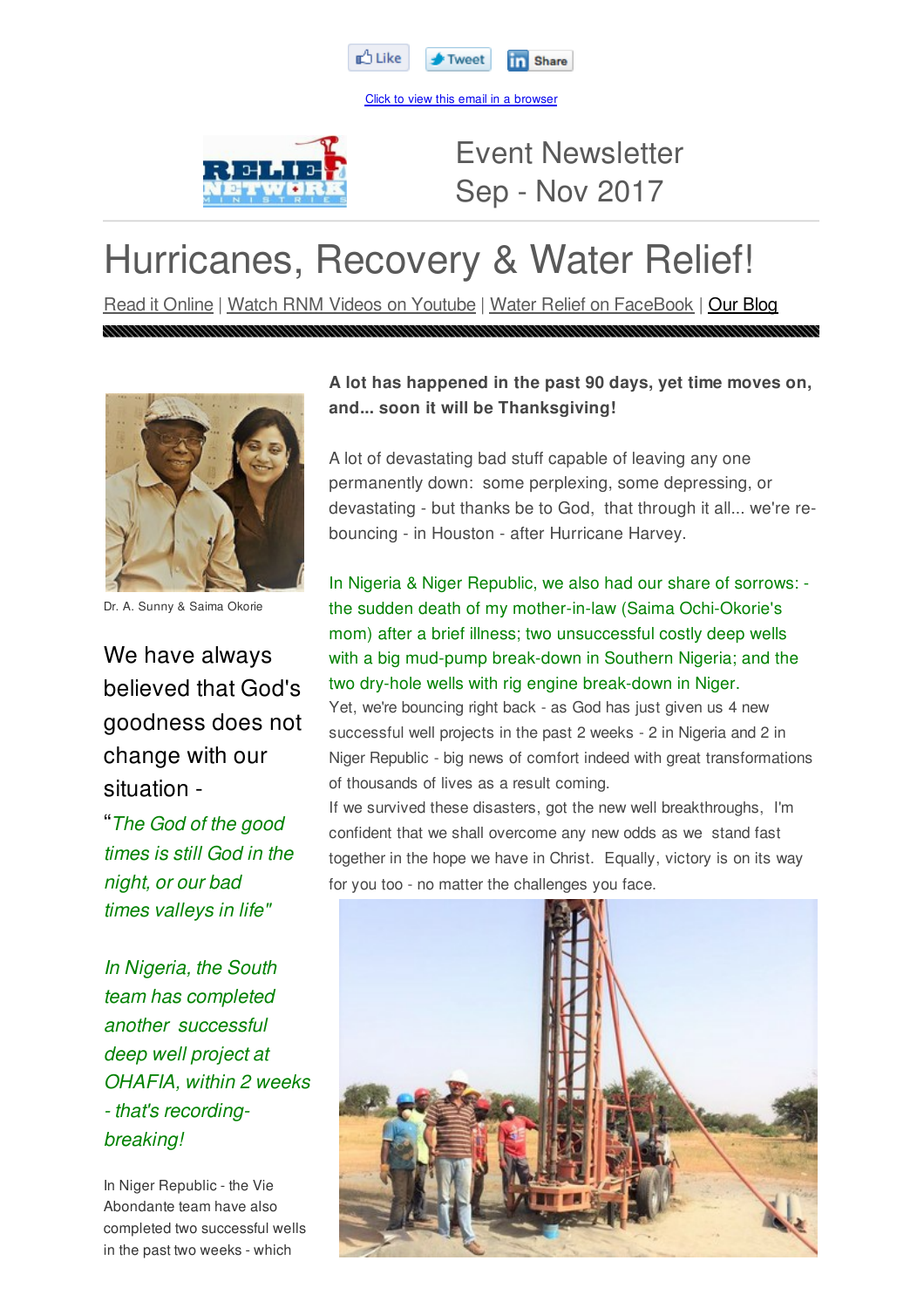we regard as extra-ordinary accomplishment given the harsh desert heat and weather conditions under which we work in Niger with no incidence or break-down of equipment.

## *God is giving us a phenomenal time and favors now in Niger.*

The need for water in Niger remains very dire. Our strategy is to work with partner ministries in USA and in Niger to put the wells in so they can continue to be a blessing to their communities - sharing not only the physical water but also the "living water" - which alone can quench the eternal thirst of one's soul. John 4:6- 14*.*

#### *Philanthropy & Charity:*

*where the rubber meets the road - check out the examples cited by that man of Galilee - doing good to the least of these... Sheep or Goat?*

Matthew 25:31-46

## **South Team Deep Well Success Story - Nigeria:**

We're elated on the recent phenomenal achievements of our South Team in being able to knock-out two deep wells in two weeks.

In many of villages we drill a well, the girls and women in particular will volunteer to fetch water from the distant ditches or river in the valley - just to help us drill or cleanup with water.

Today, we're getting a good handle on the physical damages sustained from Harvey devastation in our area. Yet, it's still not over. So, we are calling on all our friends and partners outside Houston to **join in and help bridge the gap in resource shortfall that come from Houstonians, or other Texans in general**. You can help make a big difference now, bring relief through your generous donations at this time to enable us not only recover, but to continue our work in West Africa.

Part of your donation will help our many Houston neighbors who are unable to cover the cost of some of their looses from bad boy Harvey, in particular those damages they have no insurance cover for. New donations will also help fund our innovative smart card water metering for sustainable water delivery as we teach Africa to pay value and pay for water uses on a PAYGO plan basis.



#### **Other Program Updates**

It's exciting to see these kids around our work site and to teach them some basic hygiene and share the gospel as we demonstrate proper handwashing through our

WASH program agenda in Niger and Nigeria. They're so happy to have clean water near their village homes.

We did a documentary of the water crisis tolls in Niger Republic watch the engagements on our YouTube Chanel or website and check out some pictures and stories Online.

#### **Hygiene Training & Gospel Proclamation**:

*Our WASH team continue with their site visitations as part of our O&M (Operate & Maintain), while the Church Mobilization & Gospel Proclamation (CM&GP) team use every engagement opportunity increase the numbers that hear the gospel as we share the love of Christ.*

*At Mkar near Gboko -*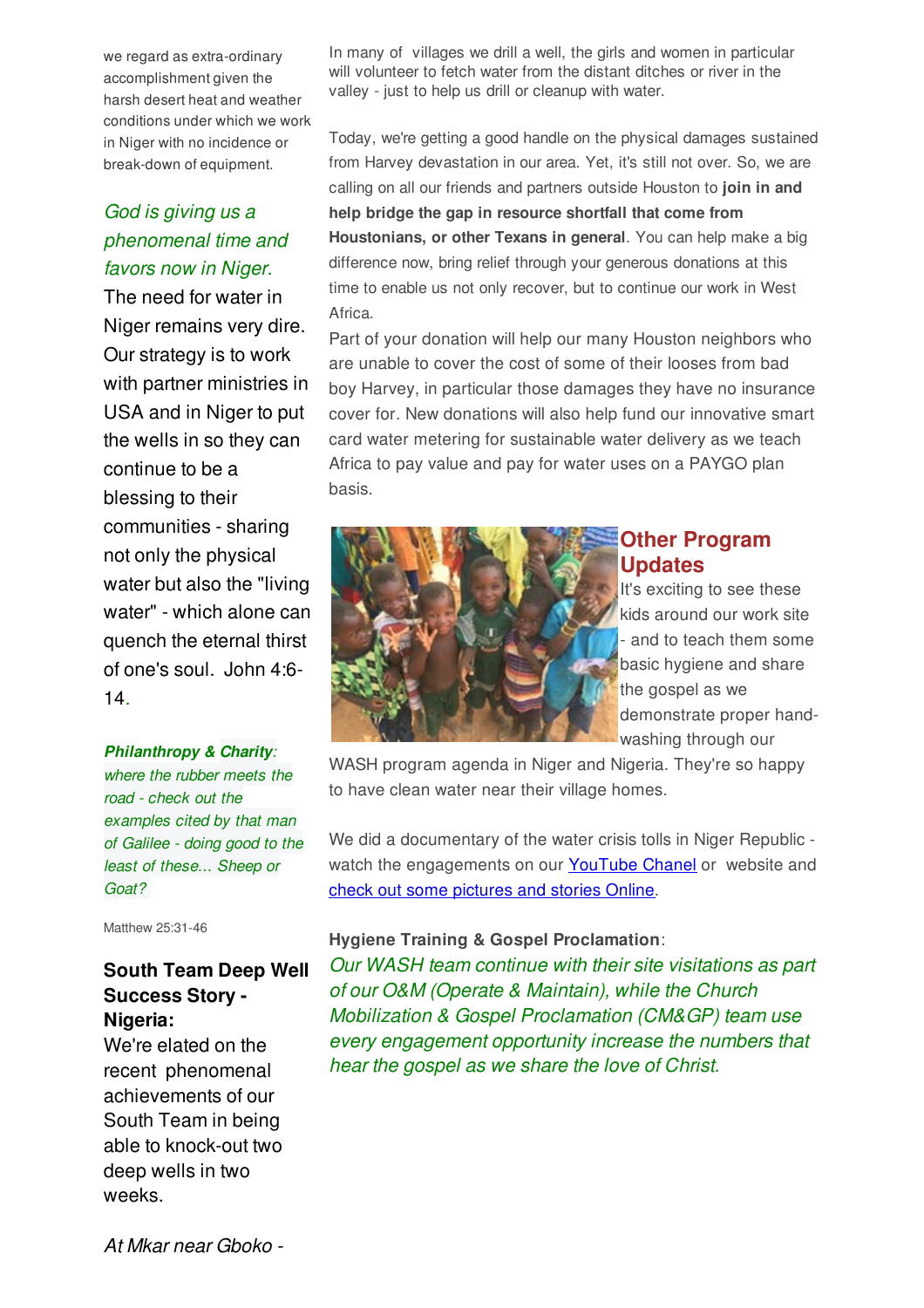*we dedicated a rehab well in honor of our late partner - Sis. Sandy Lee, while the CM&GP / WASH teams engaged those present sharing what they know best.*

To see it on our Facebook page, click: Water Relief Network.



Kids above have no clean water to drink nor any to bath or wash their faces in over a week in Niger.

Please pray and consider what comfort or convenience you could do well without in order to benefit **one of the least of these** - the "fast" in Isaiah 58:6, that matters to Jesus... when we undo heavy burdens and touch others that are so poor and unable to help themselves.



*In Aba, Abia - Nigeria, we rehabilitated a well done earlier by Rotary Club Int'l for a girl's Secondary School, and did WASH-hygiene education for them.*

*In Niger Loulounge, the Vie Abondante team continued to labor until break-through came.*

*The area is difficult and challenging, and weather is hot and harsh at about 103-107 degree F daily. But praise God, they finished two wells by October 24th - in the villages of Loulounge and Gidan Sambo - which is about 9 Km from the Tamou well done earlier. Photo below: Test pumping in Loolounge - Niger Republic.*

**Prayer Requests**.

- 1. *Keep our three rig teams in prayers as they complete their respective projects, and for adequate funding to begin new projects on time so we can meet our goals before the end of the year.*
- 2. *Also pray for funds to move our new crew truck sitting in Houston to Nigeria, or to resale*



*it and fund the purchase in Nigeria if we are unable to get a break with Custom's Duty granted by Government.*

**Obituary - Shehnaz Shazia**

Help the children of Niger Republic and Nigeria. **Photo below** shows our South team drilling the 2nd new well at the Umah Ukpai Polytechnic in Ohafia.

Click here to: **Donate, or partner** as a Relief Ambassador or Gala Table Sponsor to help in the bid to make Water Crisis history.